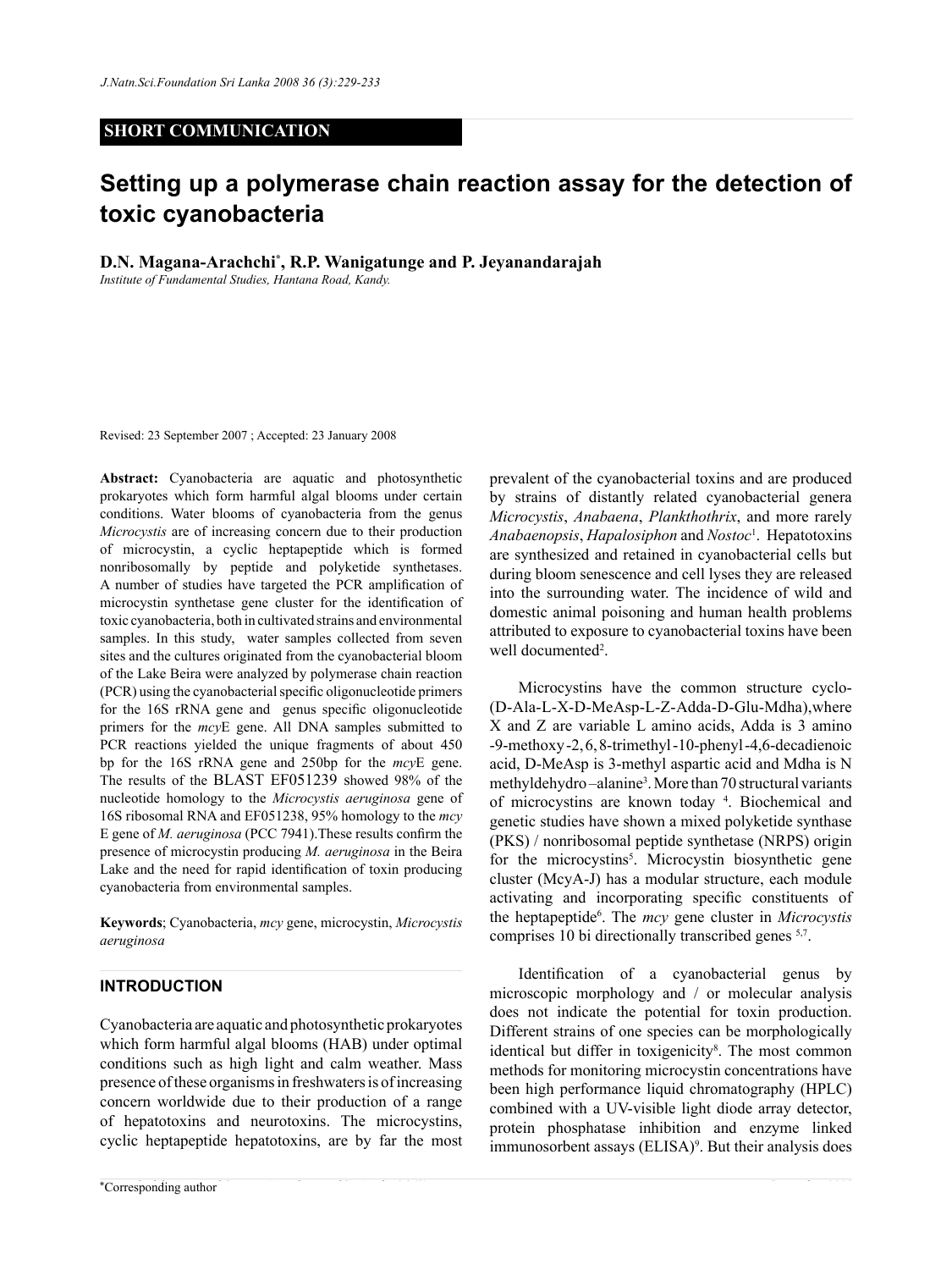not indicate which cyanobacteria produce the toxins, since several genera of cyanobacteria may produce similar microcystin variants<sup>1</sup>.

Many investigators have used PCR based methods for the direct detection and identification of toxigenic strains in bloom samples<sup>8</sup>. Phycocyanin intergenic spacer region between the genes for the β and α subunits of the phycocyanin operon<sup>10, 11</sup>, the 16S-23S rRNA internally transcribed spacer region<sup>12</sup> are some of the examples that used DNA amplifications to detect potential toxicity in cyanobacteria. A number of studies have targeted the PCR amplification of microcystin synthetase (*mcy*) gene cluster for the identification of toxic *Microcystis* strains<sup>13</sup> and this has enabled the development of specific oligonucleotide primers for genes common to production of all microcystins14,15. The *mcy*E gene, which encodes the glutamate activating adenylation domain can be used as a surrogate for microcystin – producing cyanobacteria<sup>13</sup>.

The Beira Lake is situated within the city of Colombo, and covers  $653,000$  m<sup>2</sup> with a catchment area of 448, 000 m2 . It has a history of severe cyanobacterial blooms. Previous reports from Sri Lanka on water blooms have revealed the occurrence of toxic cyanobacteria, and a study by Jayatissa *et al*. 16 showed the presence of *Microcystis* spp. in fresh water bodies of Sri Lanka, including the Beira Lake.

In May 2006, Sri Lankan media reported the deaths of a large number of fish and the presence of a heavy growth of algae in the Beira Lake. Therefore, this study was undertaken to determine the value of using specific DNA amplification techniques for the direct detection of toxigenic strains of toxin producing cyanobacteria from environmental samples.

#### **methods and Materials**

Water samples from the Beira Lake, Colombo ( $6^{\circ}56$ 'N & 790 51'E) were collected in sterile brown glass containers  $(2.5L)$  on  $24<sup>th</sup>$  May 2006. The collections were carried out at seven sites, both on the surface and down the water column  $(0.1 \& 1m)$  so that they represent the whole water body.

For culture, samples were concentrated by centrifugation (3500 rpm, 10 min) and the resulting pellet was serially diluted and inoculated onto BG11 medium and modified BG11 medium. Microscopic observations were made from the field samples. The culture plates and culture bottles were incubated at 28°C with 16- light dark cycling. The standard strains used in this study were obtained from the Pasteur Culture Collection (PCC),

France. *Lyngbya* (PCC 8937), a filamentous non toxin producing strain and *Microcystis aeruginosa* (PCC 7941), a unicellular toxin producing strain were maintained in modified BG11 medium<sup>17</sup>.

Cyanobacterial cells from the culture as well as 500 µL pellets obtained from environmental samples were transferred to 500 μl of 1xTE buffer and three sequential heating (at 99 °C for 5 min) and freezing (at –5°C for 5 min) achieved lyses. Samples were centrifuged  $(12,000 \text{ rpm}, 5 \text{ min})$  and to each resulting pellet, 40  $\mu$ L of TES and 20 μL of lysozyme (10 mg /mL) was added, and incubated for 1 h at 37°C. Cells were then treated with 10  $\mu$ L of proteinase K (20 mg/mL) and 40  $\mu$ L of TE/ SDS and incubated at 55°C for 2 h to lyse the organisms further. Subsequently, proteinase K was inactivated by heating the sample at 95°C for 10 min. Finally, nucleic acids were purified by Boom's method $18$  using silica particles and guanidium isothiocyanate.

DNA amplification was performed for the 16S rRNA gene using the modified protocol of Nübel *et al*. 19 and cyanobacterial specific primers, forward primer Cya 359F (5'-GGGGAATYTT CCGCAATGGG-3') and the reverse primer Cya 781Ra(5'-GACTACTGGGGTATCTAATCCC ATT-3'), or the reverse primer Cya781Rb (5'- GACTACAGGGGTATCTAATCCCTTT-3') or an equimolar mixture of reverse primers Cya781Ra + Cya 781Rb<sup>19</sup>. Reaction mixtures contained 75 picomoles of each primer, 25 nmol of each deoxynucleoside triphosphate, 10 µL of 10xPCR buffer (100 mM Tris  $-$ HCl [pH9.0], 15 mM MgCl<sub>2</sub>, 500 mM KCl, 1% [v/v] Triton X -100, 0.5U of Super*Taq* DNA polymerase (HT Biotechnology Ltd., Cambridge, UK) and template DNA. The standard DNA used was the DNA extracted from *Lyngbya* (PCC 8937) and *M. aeruginosa* (PCC 7941). Amplifications were carried out in 100 µL volumes in a Perkin-Elmer/ Cetus DNA Thermal Cycler with a single cycle of 5 min at  $94^{\circ}$ C, 1 min at  $60^{\circ}$ C, and 1 min at  $72^{\circ}$ C, followed by 35 incubation cycles each consisting of 1 min at  $94^{\circ}$ C, 1 min at  $60^{\circ}$ C, and 1 min at  $72^{\circ}$ C followed by 15 min extension of  $72^{\circ}$ C. Aliquots of the resulting 448 bp sequences were electrophoresed in 1.5% agarose gels containing 10 µgmL-1 ethidium bromide and documented through a Polaroid instant camera.

DNA amplification was performed for the *mcy*E gene using the modified protocol of Vaitomaa *et al*. 13 and general microcystin synthetase gene E forward primer mcyE-F2 (5'-GAAATTTGTGTAGAAGGTGC-3') and the gene specific reverse primer for *Microcystis* MicmcyE-R8(5'-CAATGGGAGCATAACGAG-3')13.Reaction mixtures contained 0.4 µM of each primer, 0.1 mM of each deoxynucleoside triphosphate, 10 µL of 10xPCR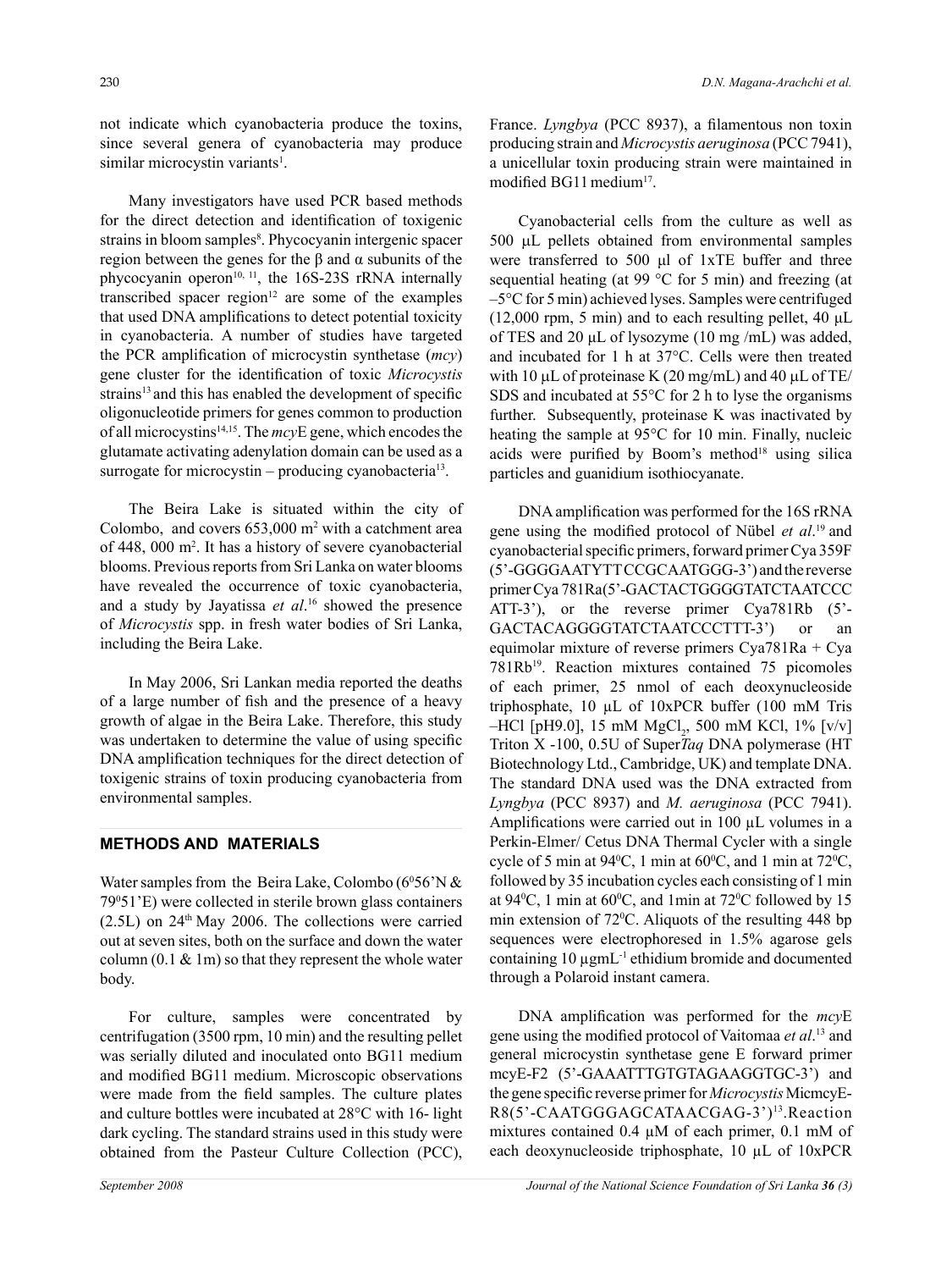buffer (50mM Tris –HCl [pH 8.0], 25 mM  $MgCl_2$ , 100 mM NaCl, 0.1mM EDTA, 1mM DTT, 50% glycerol,  $1\%$  [v/v] Triton X -100), 1.0U of Taq DNA polymerase (Promega, Madison, Wisconsin, USA) and template DNA. The standard DNA used was the DNA extracted from *M. aeruginosa* (PCC 7941). Amplifications were carried out in 100 µL volumes in a Perkin-Elmer/ Cetus DNA Thermal Cycler with 35 incubation cycles each consisting of 1 min at  $94^{\circ}$ C, 1 min at  $59^{\circ}$ C, and 1 min at  $72^{\circ}$ C followed by 15 min extension of  $72^{\circ}$ C. Aliquots of the resulting  $\sim$  250 bp sequences were electrophoresed in 1.5% agarose gels containing 10 µgmL<sup>-1</sup> ethidium bromide and documented through a Polaroid instant camera.

The visualized PCR fragments were excised and purified using genElute™ Gel extraction Kit (SIGMA) according to the manufacturer's instructions. The PCR fragments for the 16S rRNA and *mcy*E genes were sequenced using the MegaBase 1000 (GE Healthcare Biosciences). The obtained sequences were surveyed in the GenBank using Blastn<sup>® 20</sup>. The nucleotide sequences were deposited in GenBank under accession numbers EF051238 and EF051239.

## **Results and Discussion**

In this study, a method based on the PCR technique and genus specific *mcy*E primers<sup>13</sup> was used to detect the microcystin producer in the Beira Lake. When the samples from seven sites were subjected to microscopic examination, *Microcystis* sp. was recorded as the dominant cyanobacterial species in the water body. The second species recorded was *Spirulina* sp. which was comparatively very low in numbers.

The method employed for genomic DNA extraction **Figures**  resulted in high quality DNA in satisfactory amounts



Figure 1a: Detection of cyanobacteria with 16S rRNA gene. Lane 1:DNA marker; 2,3,4: *M. aeruginosa* standard with equimolar reverse primer mixture Ra+Rb, Ra and Rb. 5: water sample from site 7 with primer Rb (bl 7). 6: toxic strain from the culture (bl 7). 7: negative control

450bp

for amplification. All DNA samples submitted to PCR reactions from the water samples collected from the Lake Beira for the 16S rRNA gene yielded the unique fragment of about 450bp, using the cyanobacterial specific oligonucleotide primers of Cya 359F forward and Cya 781 Rb reverse (Figure 1a). According to the advice given by *Boutte et al*. 21 we used the cyanobacterial specific reverse primers Cya 781 Ra and Cya 781 Rb<sup>19</sup> separately and also in eqimolar mixtures to determine the cyanobacterial community composition in the Beira Lake. The study by Boutte *et al*. 21 showed that the primers Ra and Rb target filamentous and unicellular cyanobacteria, respectively in a cyanobacterial community. The use of the forward primer Cya 359 F and the reverse primer Cya 781Ra, as well as Cya 359F and the equimolar mixture of Cya 781 Ra + Cya 781Rb did not yield the fragment of 450bp. In our study, only the reverse primer Rb yielded the unique fragment for the environmental samples indicating the dominance of unicellular/colonial nature of the *Microcystis* species in the algal bloom.

A single amplification product was observed when genomic DNA from the standard microcystin – producing *M*. *aeruginosa* (PCC 7941) was used as a template in PCR with *Microcystis* genus specific primers. All DNA samples submitted to PCR reactions both from the water samples collected from the Beira Lake and from the cultured isolates originated from water samples for the *mcy*E gene, yielded the unique fragment of about 250bp, using the microcystin synthetase gene E forward primer (*mcy*E –F2) and genus specific reverse primer for *Microcystis* (MicmycE-R8) (Figure1b). The results of the BLAST of EF051239 showed 98% of the nucleotide homology to the *M. aeruginosa* gene for 16S ribosomal



Figure 1b: Detection of toxic cyanobactria using *mcy*E gene. Lane 1: DNA marker. 2,3,4: PCR product from water samples, (bl1, b14, & bl7). 5 & 6: toxic strains from cultures (bl4 & bl7). 7: DNA control. 8: negative control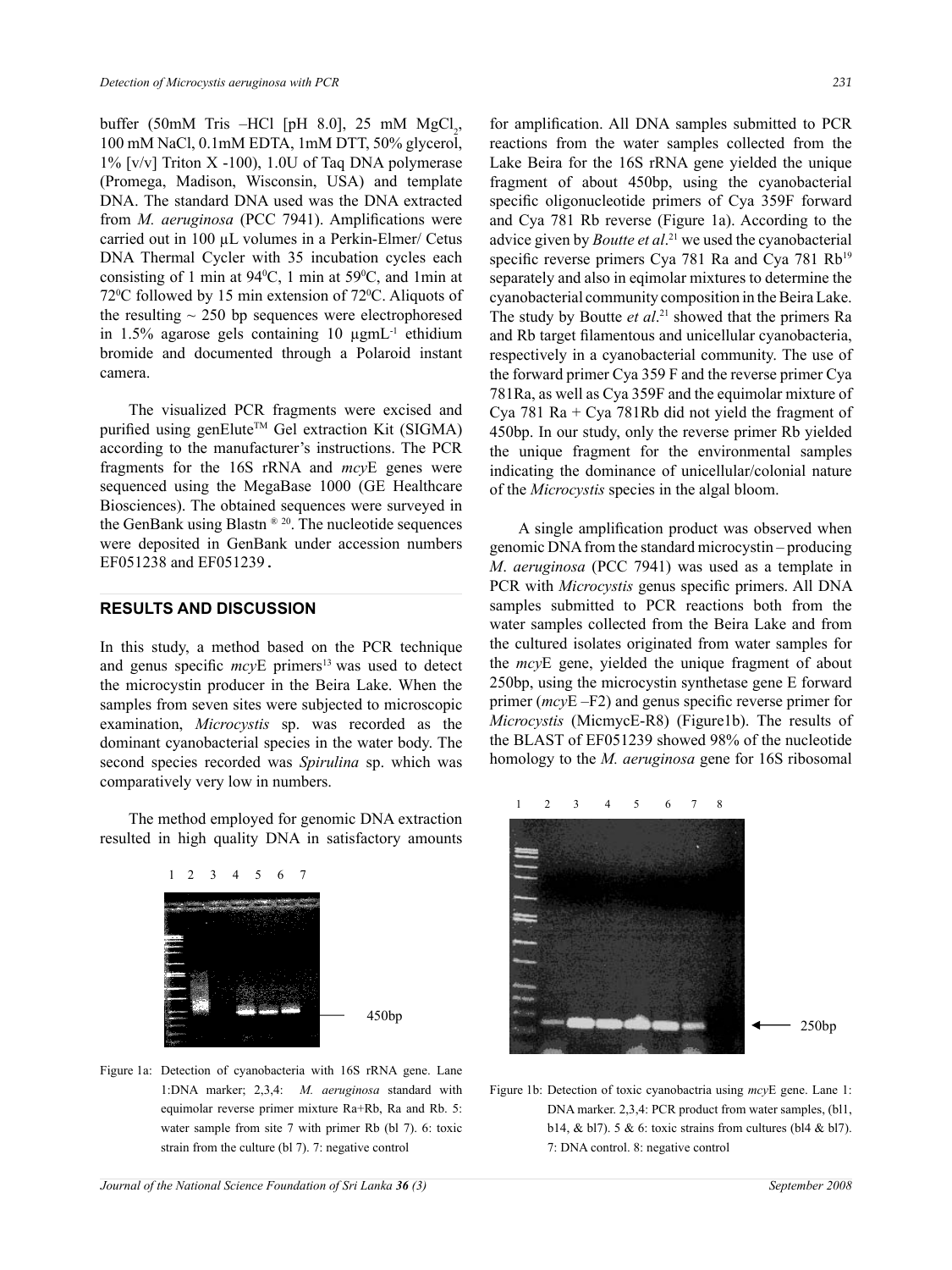RNA, partial sequence of AB 271211 while EF051238 showed 95% homology to the *mcy*E gene of *Microcystis aeruginosa* PCC 7941 ( AY382536.1). Therefore the presence of the gene *mcy*E in the analyzed water samples/ cultures originating from water samples indicates that the cyanobacterial strains have the genetic potential to produce microcystins.

Previous analysis using the technique of high performance liquid chromatography (HPLC), recorded  $0.737$   $\mu$ gL<sup>-1</sup> concentration of microcystins in water samples collected from the Beira Lake in 2000<sup>16</sup>. A study in 20028 has shown that the PCR assays, applied directly to environmental samples, were as sensitive as HPLC in providing a useful indicator of toxicity. The PCR based assays detect toxigenic cells rather than toxins and require little sample preparation and modest capital costs. Comparatively the DNA amplification technique described in this study does not require a large capital. This is the first study in Sri Lanka which used molecular markers and DNA sequencing to identify toxin generating strains of cyanobacteria in environmental water samples. Being a developing country, Sri Lanka is unable to make large investments for monitoring water quality. Therefore, molecular techniques combined with microscopy can be used to rapidly determine the presence of toxigenic cyanobacterial species in environmental samples.

Cyanobacteria grow best in non turbulent, warm rivers, lakes and reservoirs. *Microcystis* occasionally forms a bloom, or dense aggregation of cells, that floats on the surface of the water forming a thick layer or 'mat'. Blooms usually occur during the warmest months of the year, especially when the water contains an over abundance of nitrogen (N) and phosphorus (P). Excessive P most often provides the stimulus for cyanobacterial blooms, especially if the total N to total P concentration ratio is less than  $10^{22}$ . According to the data of the Ports Authority of Sri Lanka, (CLEAN), on the day when an excessive fish death on the lake was observed, the total N to total P concentration ratio was around 1.9 [nitrate, 1.5 mg  $L^{-1}$  (max  $-5$  mg  $L^{-1}$ ) and phosphate,  $0.8 \text{ mg } L^{-1}$  (max -  $0.4 \text{ mg } L^{-1}$ )] which was less than 10. Therefore, it is possible that the excessive P in the lake has stimulated the cyanobacterial growth.

Cyanobacterial blooms potentially affect water quality as well as the health of human and animal life. Decomposition of large blooms can lower the concentration of dissolved oxygen in the water, resulting in hypoxia (low oxygen) or anoxia (no oxygen). Wild animal poisonings can occur after ingestion of cyanobacterial biomass and intake of toxins during drinking and feeding. In the case of fish deaths, the causes could be toxins in the cyanophyte, depletion of oxygen in the water, by the liberation of hydrogen sulphide and ammonia caused by cell decomposition or by clogging of the gills.

The results obtained from the study confirms the presence of microcystin producing *M. aeruginosa* in the Beira Lake and the usefulness of molecular biological techniques for the rapid identification of toxin producing cyanobacteria from environmental samples.

# **Acknowledgement**

We are grateful to Prof. I.Ahmad of the University of Nebraska Medical Center, Nebraska, USA for gifting the necessary primers, to Prof. E.Karunanayake of the Institute of Biochemistry, Molecular Biology & Biotechnology (IBMBB), University of Colombo for providing the DNA sequencing facility and to Prof. A.Kovoor for valuable guidance.

# **Reference**

- 1. Sivonen K. & Jones G. (1999). Toxic Cyanobacteria in water. In: *A Guide to Their Public Health Consequences, Monitoring and Management.* (Eds. I. Chorus & J. Bartram) pp.41-111.Spoon, London, UK.
- 2. Mazur H. & Plinski M. (2001). Stability of cyanotoxins, microcystin–LR, microcystin–RR and nodularin in seawater and BG-11 medium of different salinity. *Oceanologia* **43** (3): 329-339.
- 3. Carmichael W.W., Beasley V., Bunner D.L., Eloff J.N., Falconer I., Gorham P., Harada K., Krishnamurthy T., Yu M.J. & Moore R.E. (1988). Naming of cyclic heptapeptide toxins of cyanobacteria (blue–green algae). *Toxicon* **26**(11): 971-973.
- 4. Kurmayer R., Christiansen G. & Chorus I. (2003). The abundance of microcystin–producing genotypes correlates positively with colony size in *Microcystis* sp. and determines its microcystin net production in Lake Wannsee. *Applied and Environmental Microbiology* **69**(2): 787-795.
- 5. Tillett D., Dittmann E., Erhard M., von Döhren H., Börner T. & Neilan B.A. (2000). Structural organization of microcystin biosynthesis in *Microcystis aeruginosa* PCC 7806: an integrated peptide- polyketide synthetase system. *Chemistry & Biology* **7**:753-764.
- 6. Dittamann E., Neilan B.A., Erhard M., von Döhren H. & Börner T. (1997). Insertional mutagenesis of a peptide synthetase gene that is responsible for hepatotoxin production in the cyanobacterium *Microcystis aeruginosa* PCC 7806. *Molecular Microbiology* **26**: 779-787.
- 7. Nishizawa T., Asayama M., Fujii K., Harada K. & Shirai M. (1999). Genetic analysis of the peptide synthetase genes for a cyclic heptapeptide microcystin in *Microcystis* spp. *The Journal of Biochemistry* **126**: 520-526.